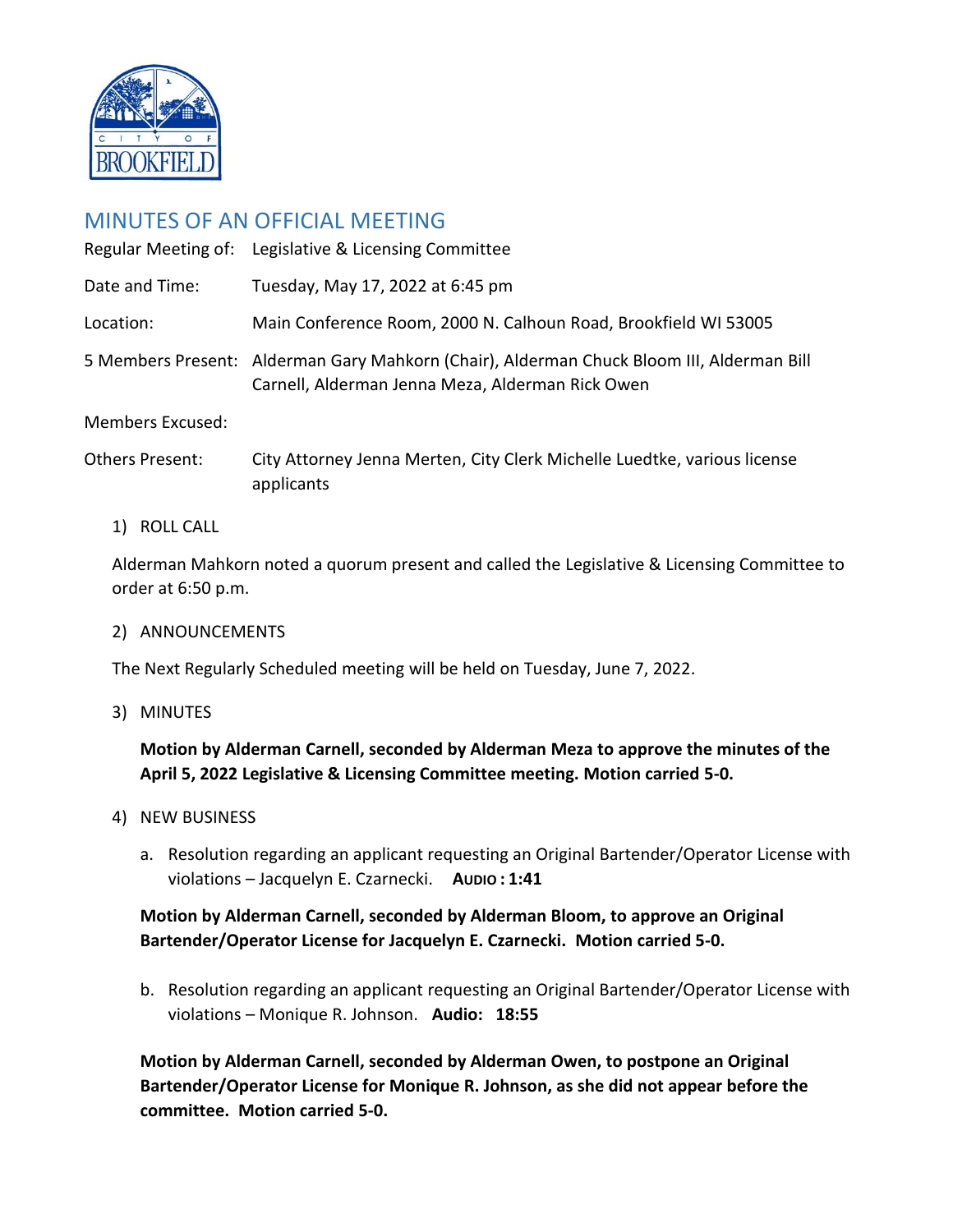c. Resolution regarding an applicant requesting an Original Bartender/Operator License with violations – Shomari Nash. **Audio: 19:29**

# **Motion by Alderman Meza, seconded by Alderman Bloom, to approve an Original Bartender/Operator License for Shomari Nash. Motion carried 5-0.**

d. Resolution regarding an applicant requesting an Original Bartender/Operator License with violations – *Katie Oldenburg.* **Audio: 35:55**

# **Motion by Alderman Carnell, seconded by Alderman Owen, to deny an Original Bartender/Operator License for Katie Oldenburg. Motion carried 5-0.**

e. Resolution regarding an applicant requesting a Renewal PEDD Class B Beer and Liquor License with a violation – *Whirlyball Brookfield LLC, d/b/a: Whirlyball, 185 S. Moorland Road, Agent: Jeffrey S. Brown.* **Audio: 58:43**

# **Motion by Alderman Meza, seconded by Alderman Bloom, to approve a Renewal PEDD Class B Beer and Liquor License for Whirlyball, 185 S. Moorland Road. Motion carried 5-0.**

f. Resolution regarding an applicant requesting a Massage Business License (new) – *Moonlight Spa Inc., d/b/a: Q Spa, 13810 W. Greenfield Avenue, Owner: Zhirong Wang.* **Audio: 1:13:00**

# **Motion by Alderman Bloom, seconded by Alderman Carnell, to postpone a new Massage Business License for Q Spa, 13810 W. Greenfield Avenue, for further review. Motion carried 5-0.**

Items 4g through 4l, were taken together.

- g. Resolution regarding an applicant requesting an Original Bartender/Operator License *Pamela S. Dragan.*
- h. Resolution regarding an applicant requesting a Renewal Bartender/Operator License *Bobette M. Schmirler.*
- i. Resolution regarding an applicant requesting a Change of Agent *Ultra Mart Foods LLC, d/b/a: Pick N Save #368, 17295 W. Capitol Drive, Agent: Aaron Matthews.*
- j. Resolution regarding an applicant requesting a Change of Agent *Ultra Mart Foods LLC, d/b/a: Pick N Save #397, 15170 W. Greenfield Avenue, Agent: Dawn Harder.*
- k. Resolution regarding an applicant requesting an Original Class B Liquor License *Biloba Brewery LLC, d/b/a: Biloba Brewery, 2970 N. Brookfield Road, Agent: Gordon T. Lane.*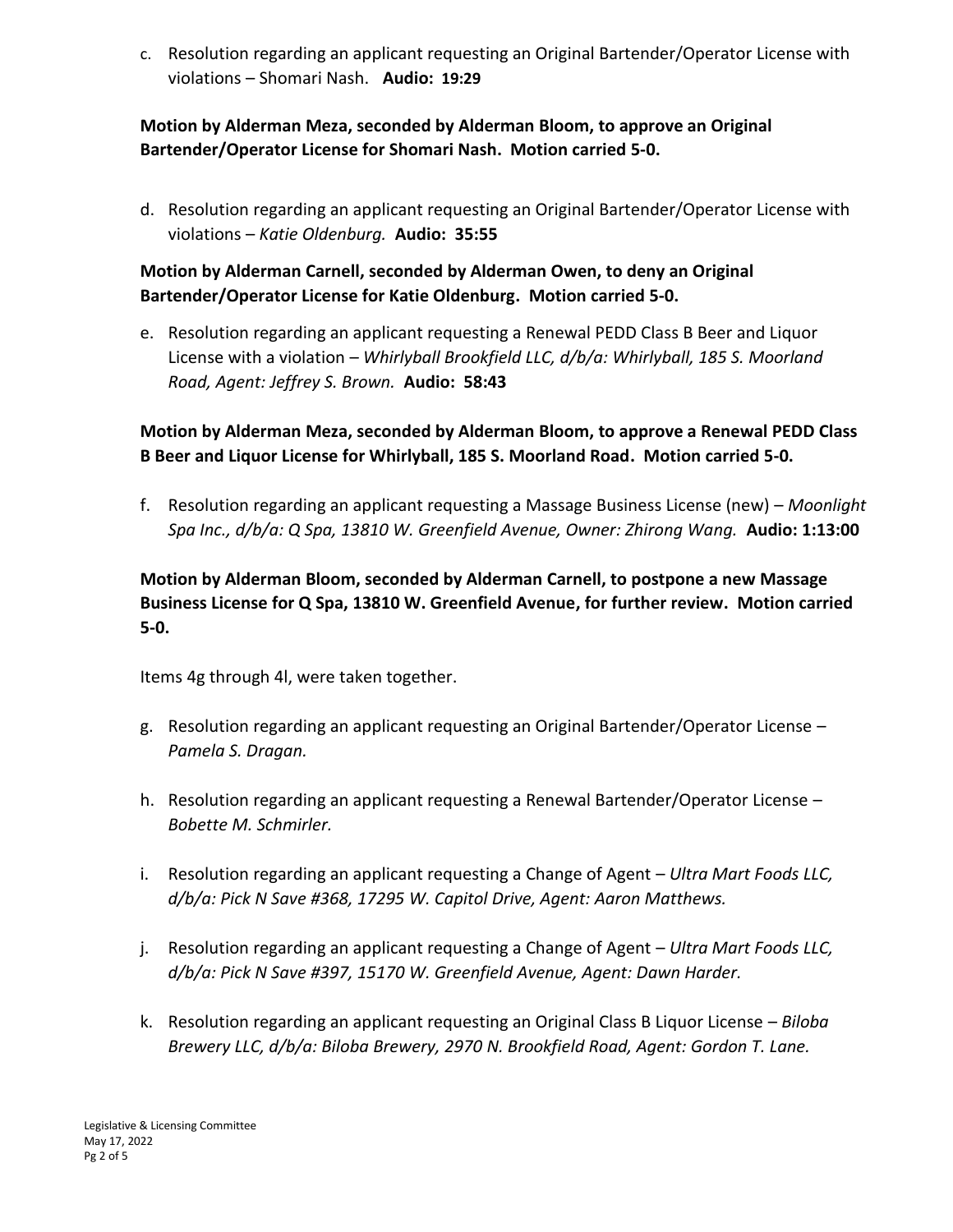l. Resolution regarding applicants requesting Renewal Alcohol Licenses.

## **CLASS A BEER**

124<sup>th</sup> Street Inc., d/b/a: Brookfield Place BP, 3075 N 124<sup>th</sup> Street, Agent: Didar Singh DHR Inc., d/b/a: Greenfield BP, 14000 W. Greenfield Avenue, Agent: Didar Singh

## **CLASS A BEER & LIQUOR**

Bar Stars Bartending Services LLC, d/b/a: Bar Stars Bartending Services, 200 S. Executive Drive, Suite 101 Agent: Janine Y. Rajchel

Wisconsin CVS Pharmacy LLC, d/b/a: CVS Pharmacy #6855, 17165 W. Bluemound Road Agent: Patrick McGrath

World Market LLC, d/b/a: Cost Plus World Market, 625 Main Street, Agent: Cynthia Sayles-Albers Danielle's Deli LLC, d/b/a: Danielle's Deli, 15655 W. North Avenue, Agent: Danielle N. Glavin Lakes Venture LLC, d/b/a: Fresh Thyme Market #702, 17300 W. Bluemound Road, Agent: Tracy L. Staff Sendik's Market Elmbrook Inc., d/b/a: Piggly Wiggly #118, 2315 N. 124<sup>th</sup> Street, Agent: Anthony J. Balistreri-Sendik

Sendik's Fine Foods Inc., d/b/a: Sendik's Fine Foods, 18985 W. Capitol Drive, Agent: Thomas Balistreri, III Target Corporation, d/b/a: Target Store T-2780, 12725 W. Bluemound Road, Agent: Kelsey L. Karnopp Wisconsin Fine Wines & Spirits LLC, d/b/a: Total Wine Spirits Beer & More, 17300 W. Bluemound Road, Suite 200, Agent: Scott G. Busche

Trader Joe's East Inc., d/b/a: Trader Joe's #726, 12665 W. Bluemound Road, Agent: Jeffrey Clark Sukh Corporation, d/b/a: Westbrook Beverage Center, 13430 W. Greenfield Avenue, Agent: Sukhpreet Kaur

## **CLASS B BEER**

North Central Management Inc., d/b/a: Brookfield Conference Center, 325 S. Moorland Road Agent: Carl Allen

GSBR Milwaukee LLC, d/b/a: Game Show Battle Rooms, 12565 W. Feerick Street, Suite B Agent: Donald M. Castine, Jr.

Metro Cigars Brookfield LLC, d/b/a: Metro Cigars, 13640 W. Capitol Drive, Agent: Jennifer L. Groh Ponds of Brookfield Acquisitions LLC, d/b/a: The Ponds of Brookfield, 2810 N. Calhoun Road Agent: Gregory A. Copeland

### **CLASS B BEER & LIQUOR**

Cudworth-Steinz-Griesell-Smith American Legion Post 449, d/b/a: American Legion Post 449, 3245 N. 124<sup>th</sup> Street, Agent: Darlene L. Baczek Brookfield Bar Inc., d/b/a: Bar Louie, 95 N. Moorland Road, E7, Agent: Jacob L. Schermetzler Bluemound Bowl & Entertainment Center LLC, d/b/a: Bluemound Bowl & Enterainment Center 12935 W. Bluemound Road, Agent: Henry T. Posnanski McZar's IV LLC, d/b/a: Bobby's Bar Great Place Good Times, 14735 W. Lisbon Road, Agent: Robert A. Meuler Bougey's Bar & Grill LLC, d/b/a: Bougey's Bar & Grill, 16760 W. Greenfield Avenue, Agent: Gareth E. Trinko Greek Flame LLC, d/b/a: Boulder Junction Charcoal Grill, 12550 W. Burleigh Road, Agent: Julie A. Marinich Bravo Brio Restaurants LLC, d/b/a: Bravo, 95 N. Moorland Road, A147, D68, Agent: Kate M. Parkhurst Brookfield Hills Golf Course Inc., d/b/a: Brookfield Hills Golf Course, 16075 Pinehurst Drive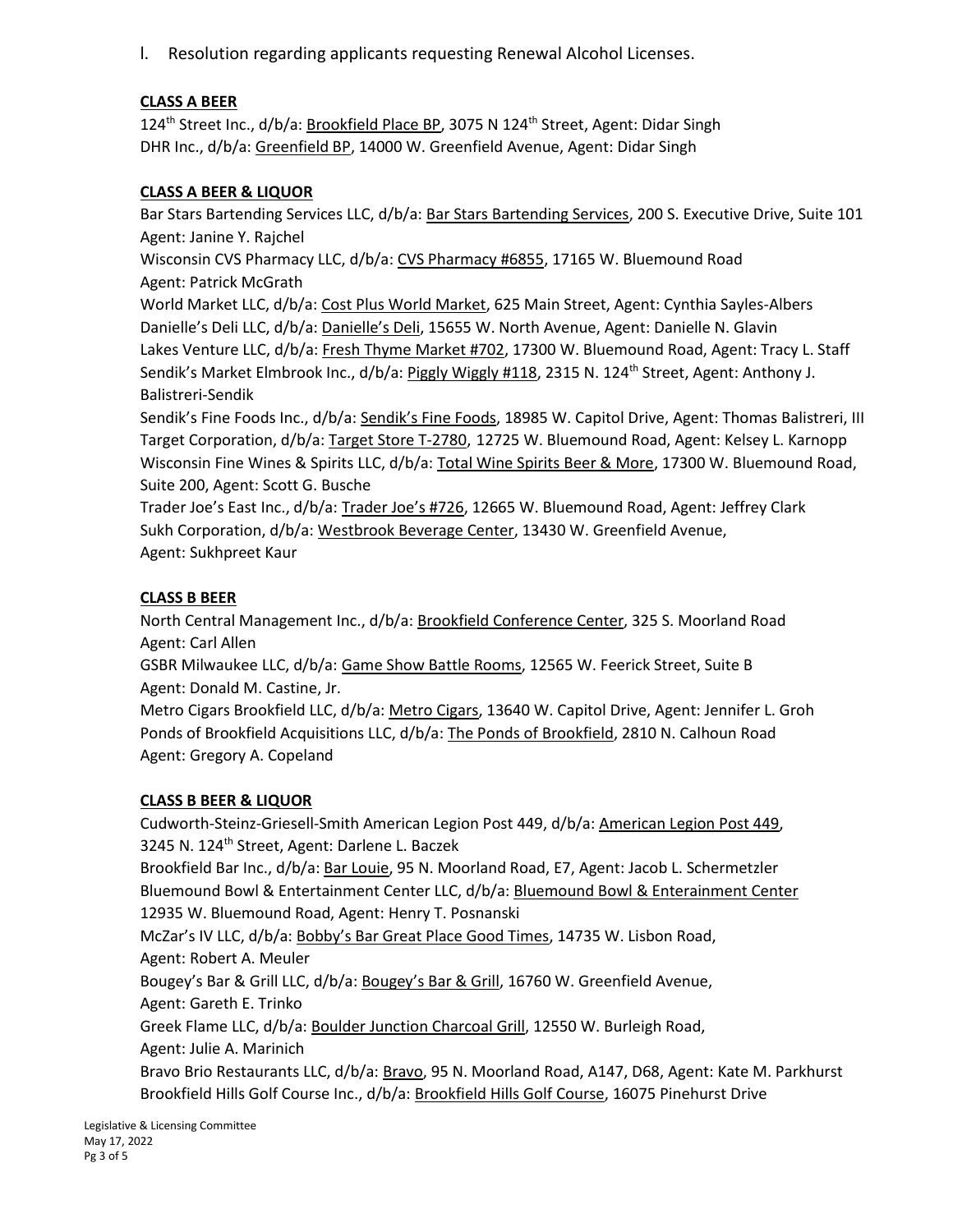Agent: Linda A. Stiloski

Franklynn Development LLC, d/b/a: Brookfield Indoor Soccer Complex, 19485 W. Lisbon Road Agent: Patrick R. O'Connor

Brunch Bkd LLC, d/b/a: Brunch, 18895 W. Capitol Drive, Suite 103, Agent: Morgan K. Schnabl CC's Elbow Room Inc., d/b/a: CC's Elbow Room, 2850 N. Brookfield Road, Agent: Celia D. Ceman Café Manna LLC, d/b/a: Café Manna, 3815 N. Brookfield Road, Suite 100, Agent: Robin S. Kasch George D Incorporated, d/b/a: Capitol Café/Grecian Inn Restaurant, 14375 W. Capitol Drive Agent: George Dimitropoulos

Bluemound Restaurant Corporation, d/b/a: Champps Americana, 1240 S. Moorland Road Agent: Anthony W. Lewanovich

Cooper's Hawk Brookfield LLC, d/b/a: Cooper's Hawk Winery & Restaurant, 15 S. Moorland Road Agent: Michael Koszuta

Devine's Lariat LLC, d/b/a: Devine's Lariat, 4165 N. 124<sup>th</sup> Street, Agent: Diane L. Townsend Aimbridge Concessions Inc., d/b/a: Doubletree Milwaukee Brookfield, 18155 W. Bluemound Road Agent: Brittany Alvarez-Avila

Elite Brookfield LLC, d/b/a: Elite Brookfield, 13825 W. Burleigh Road, Agent: Andrea Engel Greenwood Hospitality Management LLC, d/b/a: Embassy Suites Brookfield, 1200 S. Moorland Road Agent: Brandie Jackson

New Fujiyama Brookfield LLC, d/b/a: Fujiyama, 17395D W. Bluemound Road, Agent: Xue L. Zhang North Central Management Inc., d/b/a: Hilton Garden Inn Brookfield, 265 S. Moorland Road Agent: Carl Allen

Jake's Restaurant Inc., d/b/a: Jake's Restaurant, 21445 Gumina Road, Agent: Karen B. Replogle LTF Club Operations Company Inc., d/b/a: Life Time Athletic, 17585 Golf Parkway, Agent: John T. Dahman

Luma LLC, d/b/a: Lou Malnati's, 15795 W. Bluemound Road, Agent: Amit M. Klass Marty's Brookfield Inc., d/b/a: Marty's Pizza, 16680 W. Bluemound Road, Agent: Edward H. Bautz Sydney Lee Inc., d/b/a: Maxim's Restaurant, 18025 W. Capitol Drive, Agent: Dimitri Glavas Beverly Bart LLC, d/b/a: Mr. B's – A Bartolotta Restaurant, 18380 W. Capitol Drive Agent: Christian M. Damiano

New Taste Of India II, LLC, d/b/a: New Taste of India, 17115 W. Bluemound Road, D1 Agent: Manjit Singh

North Star West, Inc., d/b/a: North Star American Bistro, 19115 W. Capitol Drive, Suite 100 Agent: Michael T. Stoner

Restaurant of Brookfield Inc., d/b/a: Parkside 23, 2300 Pilgrim Square Road, Agent: George N. Flees WB Hotel LLC, d/b/a: Residence Inn, 765 S. Pinehurst Court, Agent: Mark A. Ostendorf

Sharon Lynne Wilson Center for the Arts Inc., d/b/a: Sharon Lynne Wilson Center for the Arts, 3270 Mitchell Park Drive, Agent: Peter C. Mol

Real Hospitality Group LLC, d/b/a: Sheraton Brookfield/Milwaukee, 375 S. Moorland Road Agent: Lisa Sheets

Sluggo's on Burleigh Inc., d/b/a: Sluggo's Sports Pub & Grill, 12760 W. Burleigh Road Agent: Thomas J. Beckmann

Uncle Julio's of Florida Inc., d/b/a: Uncle Julio's/Savage Burrito, 245 S. Moorland Road Agent: Patty L. Weichal

Crepalove LLC, d/b/a: Vino Cappuccino, 2848 N. Brookfield Road, Agent: Anabel Aguilera Westmoor Country Club, d/b/a: Westmoor Country Club, 400 S. Moorland Road Agent: Daniel J. Morn

Jin's Restaurant Brookfield LLC, d/b/a: Wonita Sushi Seafood and Bar, 1260 S. Moorland Road